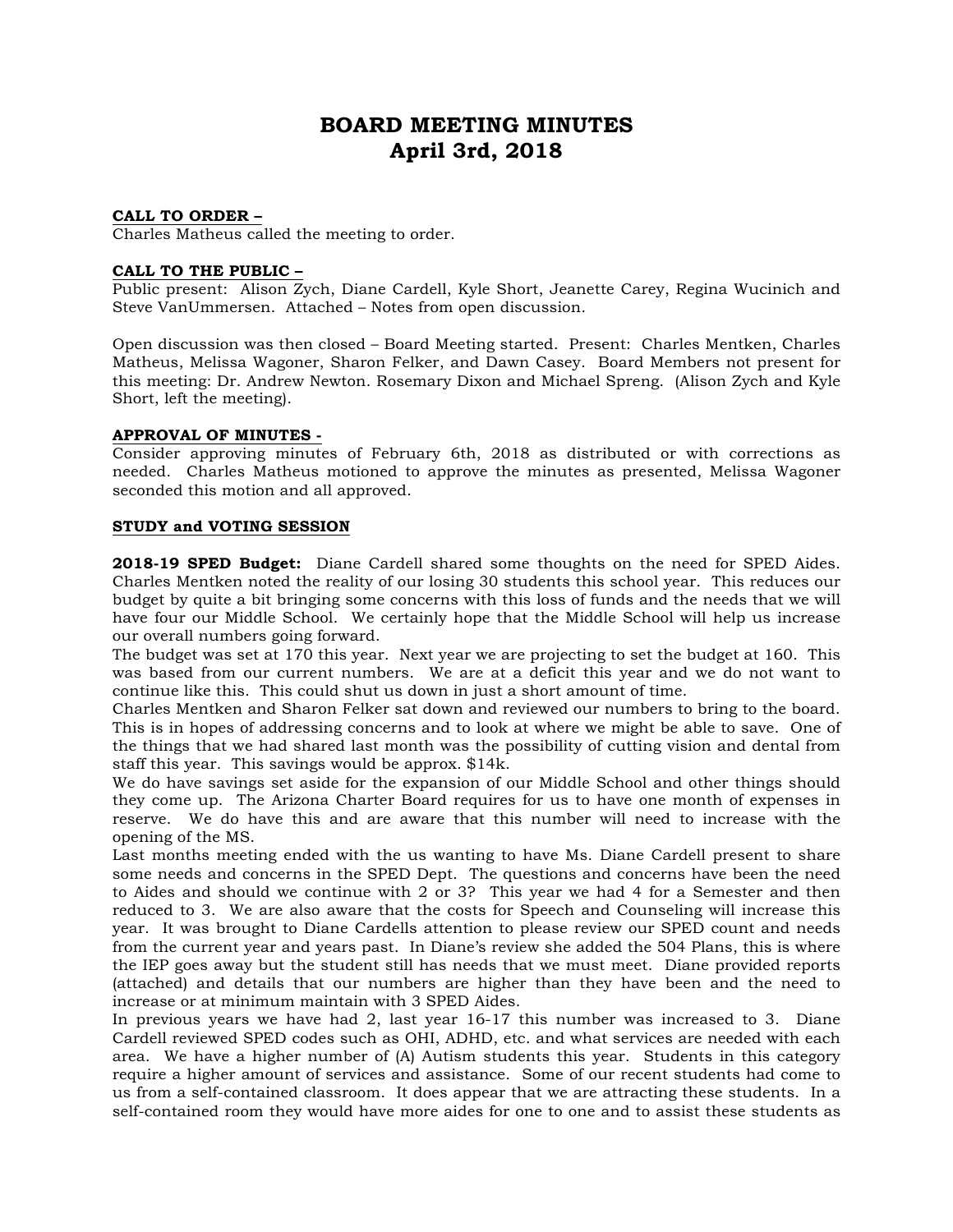needed. Our model encourages all students into the general population of a regular structured classroom. (More documents presented and attached to help understand and address these concerns).

Reports are submitted to the state that must match Schoolmaster and are reviewed to make sure that students are coded correctly and that their needs are being met. Our Aides are going into the classrooms and moving with our students. A 3rd document was presented that shows where the aides are throughout the day. Starting where the greatest need is and then moving as needed. Diane's 4th document shows that we have 25 SPED students that we project will return next year, she also estimates that we will 10 more in the incoming Freshmen class. Her numbers show that we will be funded at \$205k. However, this is FULL funding – not all of this money is for SPED. Kristy Aston with out outside accounting services projects the actual SPED funding to be approx. \$105. Diane, Sharon and Charles will meet with Kristy later this month to review and better understand how this funding needs to broken out.Dianes concern is that some of out HIGER need students will return next school year. We want to be sure we are meeting all of their needs.

Melissa Wagoner noted that we need to look at the needs that Ms. Cardell has shared and still be very cautious and careful of what our budget can carry. We can continue with 3 aides but will this increase our deficit. We would also like to look at weather or not all aides should be PT or FT and if they should be offered benefits or not.

Charles Mentken shared that out package is competitive with the districts at present. HUSD and PUSD Aides get paid a bit lower and then have retirement taken out. Northpoint pays more but does not offer retirement. PT Employees would not receive benefits. We would also like to note that 24 days out of the year we have different things going on, so these days may be lighter. We also have Intensive day that could be more driving and attending instead of one/one in the classrooms.

Melissa Wagoner further noted the possibility to free up Dianes time a bit by splitting the 504 plans with teachers. This would be in hope of Diane having more time to aide and assist in the classrooms as needed. Diane mentioned the importance of always having staff in the SPED room so kids can come in throughout the day for quiet time or as needed. Charles Mentken addressed the importance of the files being kept up and the time it take to do this. We have Kelly to assist and do our METs as needed but Diane does the IEPs. If we add insurance for two aides, this will be approx. \$14k added to the budget.

We project that our 9<sup>th</sup> grade will be full for the  $18-19$  SY. We are estimating that our count will be approx. 160 next year.

Charles Mentken shared that in every interview we like believe that everyone has and "IEP" as all have strengths and weaknesses. Diane Cardell shared that without any doubt we have and will continue to make sure all out students needs are met as well as make sure that they are not "labeled". Charles Matheus mentioned that SPED is a strong and important part of Northpoint. Our Aides are engaged and caring, it shows. So with all of that shared it seems the minimum requested is for at least 1 FT and 2 PT. We may need to increase this as needs are presented. It was also noted/mentioned that we may want to offer our Aides some training to better prepare them and strengthen their skills for working with our students and Staff.

# **Disneyland Intensive – Tabled till next meeting.**

# **Intruder/Active Shooter Procedures – Tabled till a later date.**

# **ACLU Violations**

Documents presented (attached) a letter from the ACLU and Northpoints Violations. The ACLU is engaged in exploring every school – specifically charters in the state of Arizona. They have identified every school and the issues that that they found. This is all based on "every child in entitled to free education".

They went to all the school websites and pulled information as well as making calls and asking questions. 73 Schools did not share information with them. Reports note that some schools had actually limited the amount of SPED students they would take, this is not ok.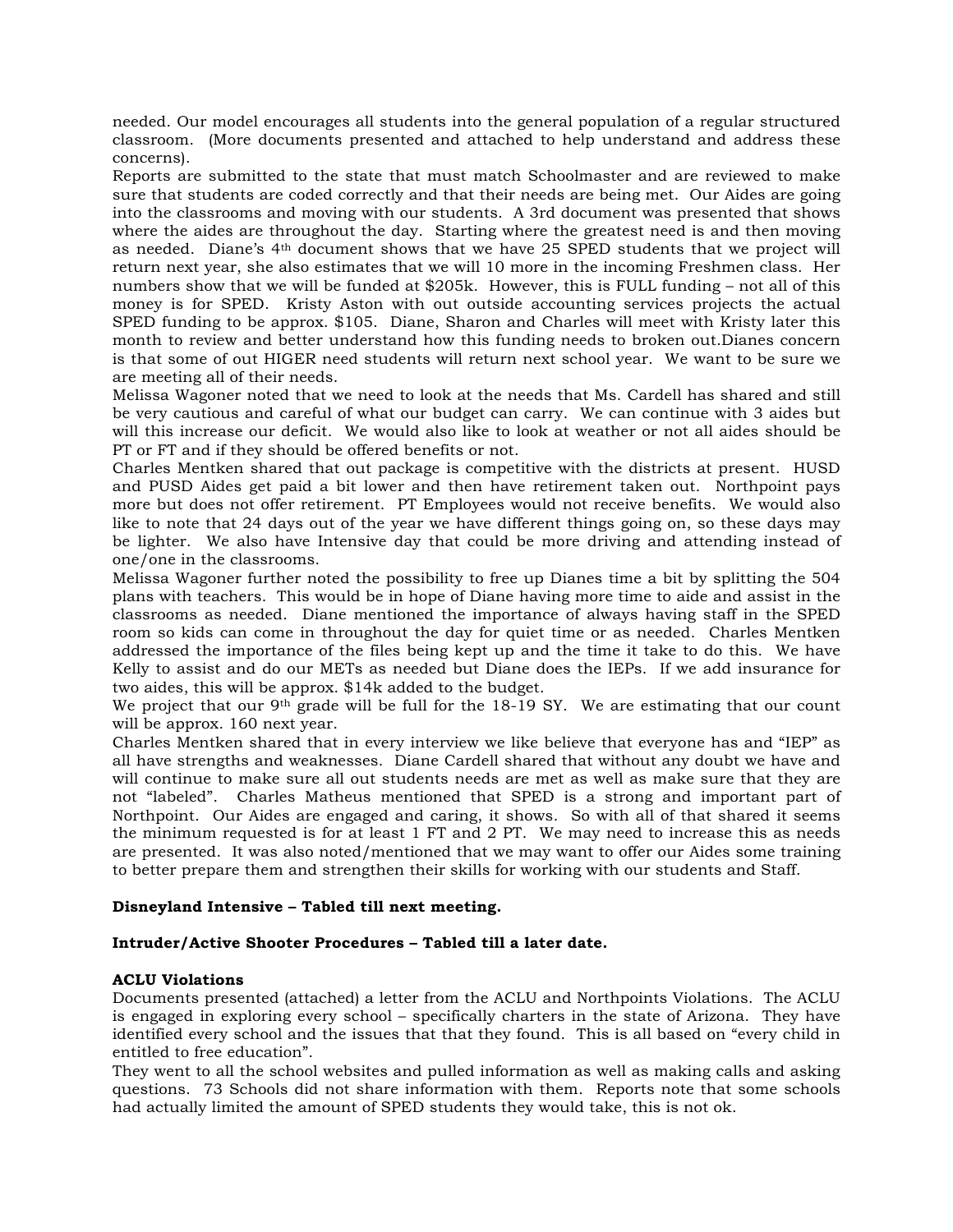On our website we request disciplinary records. This is not ok. We also have asked for an IEP or 504 and this is not ok. However, it is ok to ask for said documents if you are more specific in why you are requesting this information. All of these issues have been corrected on our website and the handbook has been pulled for review and repair. We can not leave any person feeling unwelcome here. The letter from the ACLU threatened litigation. Charles Mentken wrote a letter to them addressing their concerns and our movement to correct. It seems a real concern for school of possible litigation. So all the addressed concerns have been taken care of and Charles noted that he "wrote an awesome letter telling the that they really do not know who we are and the truth is that they really don't. All they needed from us was to let them know that their concerns have been addressed and corrected.

The issue we are left with is our fees and deposits. FREE public school. The document (as shared) states that any fees tied to credit courses are illegal. This means that no fee should be charged for computers or related material that is needed for school work. Our reason for charging for computers it to help off set the salary of our IT/Tech that is here approx. 30 hours a week. Charles researched into this with detail finding other reports that we can charge fees but we need to be open to parents and students that any/all fees can be waived. That all should have access to this form/request without discrimination.

Northpoint is not a "regular school" in all that we like to offer to our students. We have been charging since the beginning. We have fees for Wilderness, Fieldwork, Intensives, Computers, Uniforms, Art and Science Lab. Most of these are credit courses.

We have always had a fee waiver available. We have not always had it posted and more recently have shared this as needs are presented. We have not ever denied a fee waiver or payment plan if requested. Is this explicit enough? Charles Mentken feels that we should create a legal document for all parents/guardians to sign that explains are fees and their options. His concern is that parents could come back and request for monies already paid. And that we may have many more that don't pay and the school would need to cover the costs. This could impact our budget and we may need to look at this further. Our website says that waivers and payments are available but we are not sure that this covers us. Charles Mentken feels that if we asked students and parents today – they would not be aware that they didn't need or have to pay. This could cause some issues with the programs that we offer. Charles has had parents share with him that they did not send their students here because of our costs. And then we have the issues with uniforms, can we require them to wear uniforms that cost?

Charles Matheus shared the concern then with subsidy of our program costs and the overall budget. Financial concern and the Legal concerns. Charles Mentken is very concerned for possible legal issues that could put the whole school in jeopardy. Also the need to drop our one to one program. We don't need to change this all now but we do need to talk bout it. We have fundamental components and how do we work around that. This is why Charles Mentken feels that we may want to have a contract and be very explicit in all of this.

# **FINANCIAL REPORTS/REVIEW/APPROVE**

**Financial Reports** - Cash Flow – Reviewed and addressed above.

# **INFORMATIONAL REPORTS**

**Enrollment Update** - Enrollment is at 153

**Middle School Update** – We have about 15 enrolled in  $8<sup>th</sup>$  and 7 or 8 enrolled in  $7<sup>th</sup>$ .

**High School Update** – Noted above.

**Intruder/Active Shooter Policy** – Tabled until a later date.

#### **MEETING DATES**